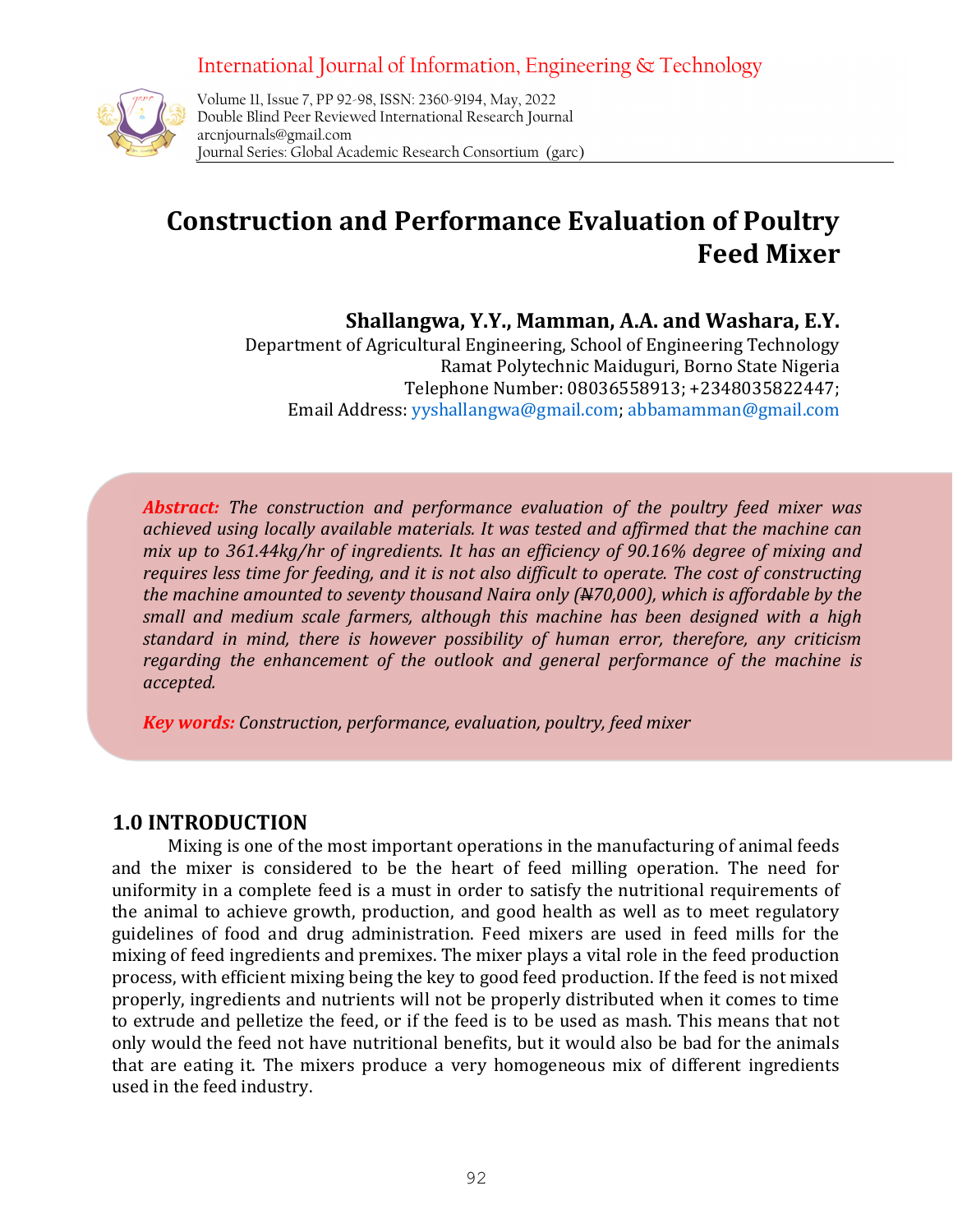As mills became multistoried structures, gravity spouting was used to direct the meal and grain from the top of the elevator legs. However, gravity spouting could neither reach the locations desired nor handle the various textures of grains selected by mill customers to meet their own individual needs. Horizontal devices were merely shaft with short pegs fastened in a spiral pattern which advanced the grain when the shaft rotated. All housed in long wooden boxes. With the invention of electric motor, sweeping changes in mill design took place. A specialized type of conveyor was developed called feeder. The construction was similar to the material handling conveyor, except it was shorter and by a motor and a speed reduction device called a gear box. This allowed for the achievement of variable speeds, which afforded mill operators added flexibility of operation (Culpin, 2000).

As the list of available ingredients increased, the mill operator was forced to reserve a bin or box for each ingredient. This process was accelerated as scientific research began to show the advantages of feeding balanced diets. The feeders were designed to empty into a large, slow-moving, collecting conveyor, which usually included a method to impede or separate part of the flow in an effort to improve blending. The storage of whole and ground grains has changed little since the construction of first mill bins. This was the key component of the first so called feeder line for the production of formula feeds on the American continents. Demand for higher production output led to the development of the feeder line plants. It has become obvious that acceptable weight control was difficult to achieve due to the variable densities of the individual ingredients that were being routinely used (George, 2009).

Each feeder was located under a single ingredient or premix bin which was put through the hopper and spouted to provide constant, uniform flows regardless of the rate demanded by the feeder. The inconsistencies of the volumetric feeder, resulting from variable ingredients, led to the development of the gravimetric feeder. This device allowed for continuous weight checks and provided automatic adjustment of the gate control mechanism. With the advent of drug and antibiotic use, it became obvious that the feeder line was incapable of accurately handling and mixing products with an inclusion rate of less than 1% of the mix. This led to the premixing of these micro-ingredients to a level above 1% with a diluent or carrier. This was usually accomplished at an alternative site with more sophisticated equipment than described above (George, 2009).

In the early days on the small family farm, the mixing of homegrown grains with supplements purchased from the local miller began with a smooth floor, shovel, and knowledge of quartering. Local village and commercial operators were more refined and had the advantage of both grinding and screening facilities to increase the efficacy of the formulas that were being prepared for animal feeds. In time, operators duplicated the action of the shovel by fashioning crude plows or paddles fastened to slowly rotating horizontal shafts contained in a wooden booth with a curved bottom (Culpin, 2000).

The mixing of feedstuffs to form a ration is a regular need on the large stock farms. There have been few official tests of the evenness of the mix of the various types of machines. Mixing is one of the most important operations in the manufacturing of animal feeds. And feed mixing machines are important in the feed pellet production line and are considered to be the heart of feed milling operations. A feed mixer is an efficient and versatile machine for mixing different kinds of powder and other materials. The feed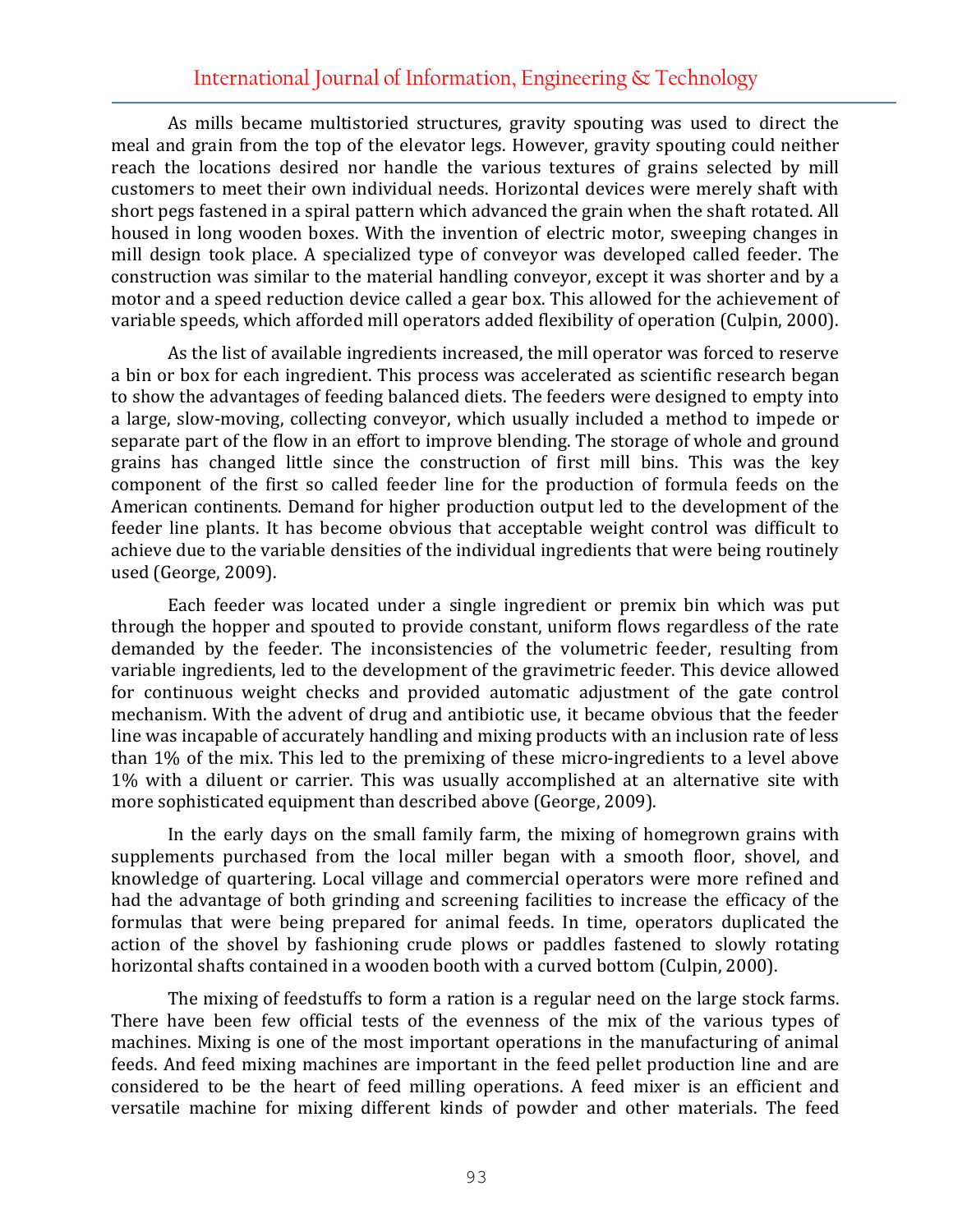mixing machine can be made of stainless steel or alloy steel for your choice. It has the characteristics of high efficiency, reasonable structure, compact layout, reliable performance, and easy maintenance. And the finished powder after mixing makes the pellet production process much easier (Culpin, 2000).

Feed mixers are used in feed mills for the mixing of feed ingredients and premix. The mixer plays a vital role in the feed production process, with efficient mixing being the key to good production, if the feed is not mixed properly distributed it comes a time to extrude and pelletize the feed, or if the feed is to be used as a mesh. This has nutritional benefits, it would be bad for the poultry, animal, and shrimp that are eating it. The use of hand to mix the crushed poultry feeds by the traditional agricultural sector characterized by subsistence farming was perhaps the first form of poultry feed mixer. This method was subsequently developed by the use of manual machines after the advent of the industrial revolution in Great Britain. There is a universal demand for poultry feed mixers as machinery for food production. Our small and medium scale industries in the country are in dire need of high nutrition poultry feed for their birds to increase production output. The necessity to boost and sustain the economy which requires well-planned industrialization by increasing the level of our designing and manufacturing rather than mere assembling activities such an effort would reduce the importation of machines, spare parts, and components that can be produced locally.

Since the bulk of the economic activities in the rural part of the country is agricultural, it is general knowledge that those who are engaged in agriculture are poor in comparison with those who are engaged in agriculture are poor in comparison with those engaged in other sectors of the economy in Nigeria that is to say their standard of living is so low that shortage of funds to enable them purchase modern facilities has been a major difficulty in the development of agriculture. Feed production for livestock, poultry or aquatic life involves a range of activities, which include grinding, mixing, pelleting, and drying operations. New (1987) gave a summary of the different types of machinery needed for the production of various types of feeds and they include grinding, mixers, elevators, conveyors, extruders, dries, fat sprayers, and steam boilers. The mixing operation in particular is of great importance since it is the means through which two or more ingredients that form the feed are interspersed in space with one another for the purpose of achieving a homogeneous mixture capable of meeting the nutritional requirements of the target livestock, poultry life being raised. Unprofessional admixing of liquid components in the main mixer can cause insufficient homogeneity by the formation of agglomerates and deposits on the mixing tools. The deposits as sticks and crusts cause carry-over and contamination stochastically which cannot be compensated by rinsing batches. Mainly in cases of the mixing process by mixer, solid dispersed components have better suitability than liquid. Johnson (New Delhi, 2007). In most developing countries including Nigeria, a major common problem facing farmers' livestock, poultry, and or aquatic life is the lack of access of proper feed that can meet the nutritional requirements of their poultry at the right time in the right quantity and price. Dogo (2001) observed that the rate of poultry production in Nigeria is not commensurate with human population growth and demand. He, therefore, opined that the major constraint is the high cost of feed in the market.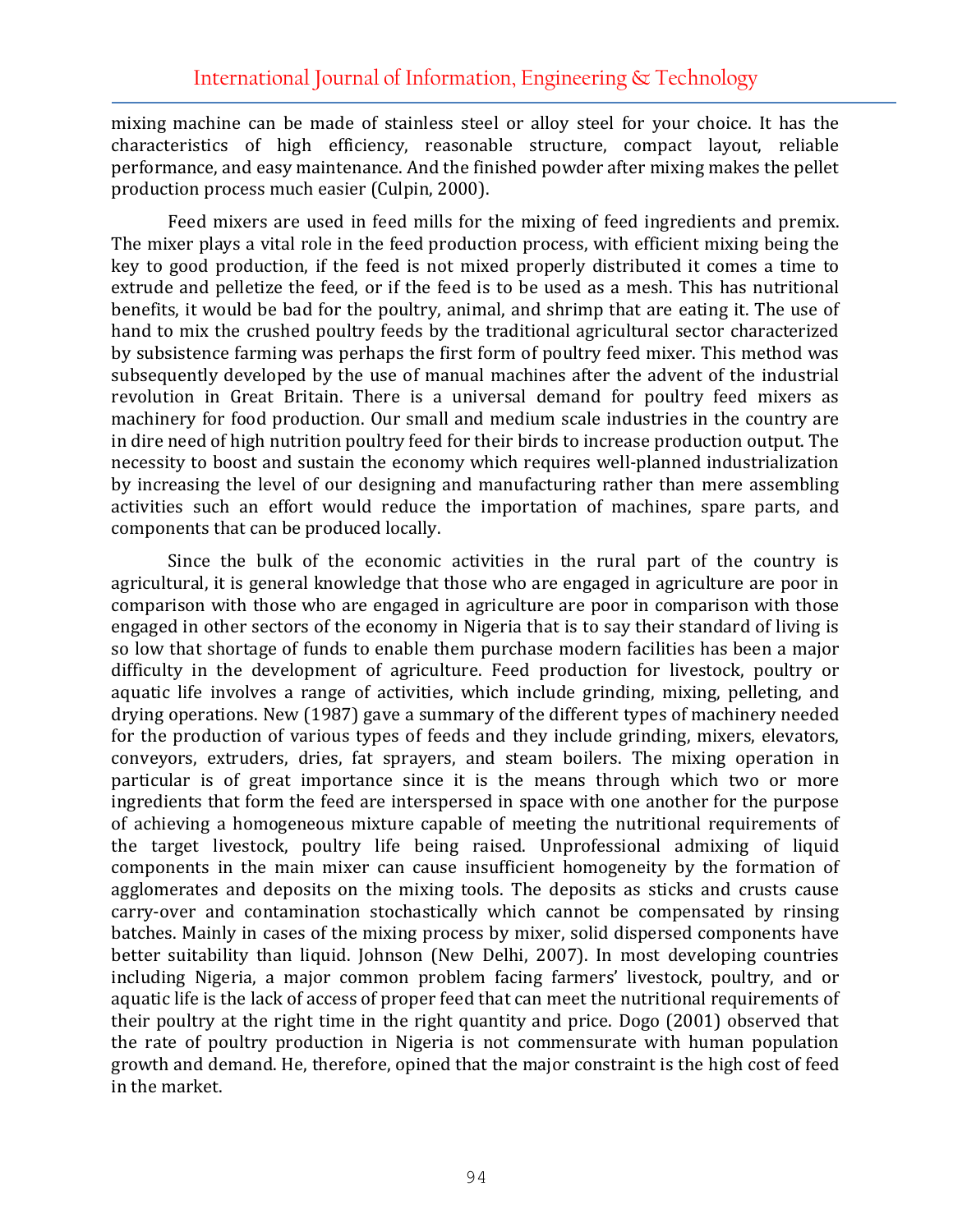### 2.0 PURPOSE OF THE WORK

The mixer plays a vital role in the feed production process, with efficient mixing being the key to good feed production. If feed is not mixed properly, ingredients and nutrients will not be properly distributed when it comes time to extrude and pelletize the feed, or if the feed is to be used as mash. The purpose of this work is to construct poultry feed mixer which is a type of mixer that consists of one or more vertical screws which elevate the ingredients to the top of the mixer where they fall by gravity to the bottom, to be mixed and re-elevated.

The primary purpose of the work is the provision of an improved feed mixer for cutting and mixing feed material such as hay. A further purpose of the work is the provision of a feed mixer having a plurality of claws for maintaining hay in the mixing chamber during the cutting and mixing process. Also, another purpose is the provision of a feed mixer having a plurality of claws to impede or prevent rotation of hay with the rotating auger, and also the provision of an improved vertical feed mixer which is economical to manufacture and durable and efficient in use.

#### 3.0 PROCEDURE

The poultry feed mixer is constructed using locally available materials. A gauge 16mm metal sheet was cut to a size of 730mm x 1200mm and rolled, using a roller to form a semicircular drum. Twelve (12) metal bars of 5mm x 250mm length were welded on a shaft of 750mm length  $x \not\!\theta$  25mm which is passed through the drum. The mixing shaft is supported by bearings at the ends of the drum. A pulley is also attached to one end of the shaft.

 A 50mm x 50mm angle iron was cut to size to form the frame which holds the drum; the two components were joined by electric arc welding to form the hopper, and the chute. The hopper was joined to the upper parts of the drum and the chute to the lower parts of the drum both using electric arc welding. A 5hp generator was fastened to the lower part of the frame using A-13 bolts to serves as a prime mover. Finally, a V-belt is fixed to the mixing shaft, via a pulley and the other end to the generator pulley.

#### 4.0 INSTRUCTIONAL MATERIALS

The consists of a rectangular frame made of twelve (12) angle irons of 50 x 50mm, on top of the rectangular frame is a mixing drum of semi-circular shape. A mixing shaft with iron bars welded on as blades pass through the drum and aid the mixing. A hopper of truncated pyramid shape is welded at the top of the mixing drum. A chute at the bottom of the drum is provided for content delivery. A 5hp generator is fastened to the lower part of the frame giving drive to the mixing shaft via V-belt.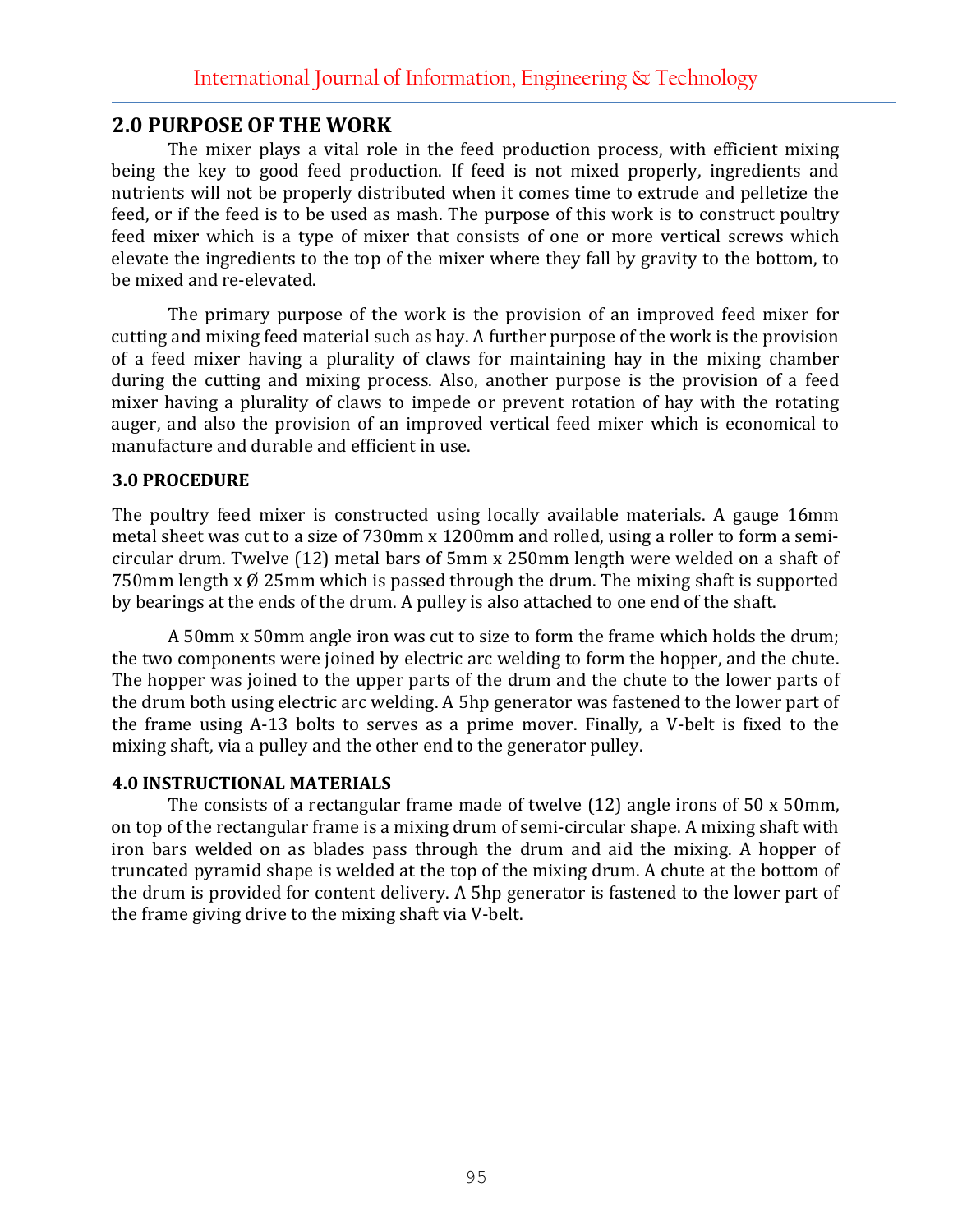| S/NO | <b>MATERIALS</b> | <b>SIZE</b>               | <b>QUANTITY</b> | <b>AMOUNT</b> |
|------|------------------|---------------------------|-----------------|---------------|
| 1.   | Metal sheet      | Gauge 16mm x 730 x 1200mm | $\mathbf{1}$    |               |
| 2.   | Angle iron       | 50mm x 50mm               | 2               |               |
| 3.   | <b>Bearing</b>   | $Ø$ 26mm                  | 2               |               |
| 4.   | Iron bar         | 5mm x 250mm               |                 |               |
| 5.   | Shaft            | $Ø$ 25mm                  |                 |               |
| 6.   | Pulley           | Ø 70mm & Ø 180mm          | $\overline{2}$  |               |
| 7.   | Belt             | A55mm                     |                 |               |
| 8.   | Electrode        | Gauge 16mm                | 1 packet        |               |
| 9.   | Bolt/Nut         | A13mm                     | 16              |               |
| 10.  | Feeds            |                           |                 |               |
| 11.  | Labour           |                           |                 |               |
|      |                  |                           |                 |               |

#### 5.0 COST IMPLICATION

The table below shows the production cost of the poultry feed mixer:

#### 6.0 MERITS AND DEMERITS

#### - Merits

- i. Poultry feed mixer does not make the material segregation when mixing materials. Feed materials will not occur grading phenomena, which can better achieve mixed accuracy.
- ii. The poultry feed mixer is suitable for small batch animal feed production and has low residual materials.
- iii. As one of the most popular small poultry feed machines, the poultry feed mixer adopts the helical structure mandatory, and the total power required for mixing feed materials is low, and the sealing performance is relatively good.
- iv. Mixing reduces waste of chicken feed, water soiling, and selective eating behavior in chickens.
- v. Reduces Salmenonella, E. coli, molds, and more, and destroys growth inhibitors, like trypsin inhibitors and gossypol during processing.

#### - Demerits

- i. Noisy: The sound of the mixer is often very loud and irritating. This is because the people using it are unable to hear the voice of the other persons in the area.
- ii. Sharp Blades: Often while taking out the ground food materials from the mixer, if you are not very cautious, your finger might be wounded. The blades of the mixer are extremely sharp since they are used to cut through food substances. So the slightest carelessness can hurt your fingers resulting in a deep cut and heavy bleeding.

## 7.0 CONCLUSION

The construction and performance evaluation of the poultry feed mixer was achieved using locally available materials. It was tested and affirmed that the machine can mix up to 361.44kg/hr of ingredients. It has an efficiency of 90.16% degree of mixing and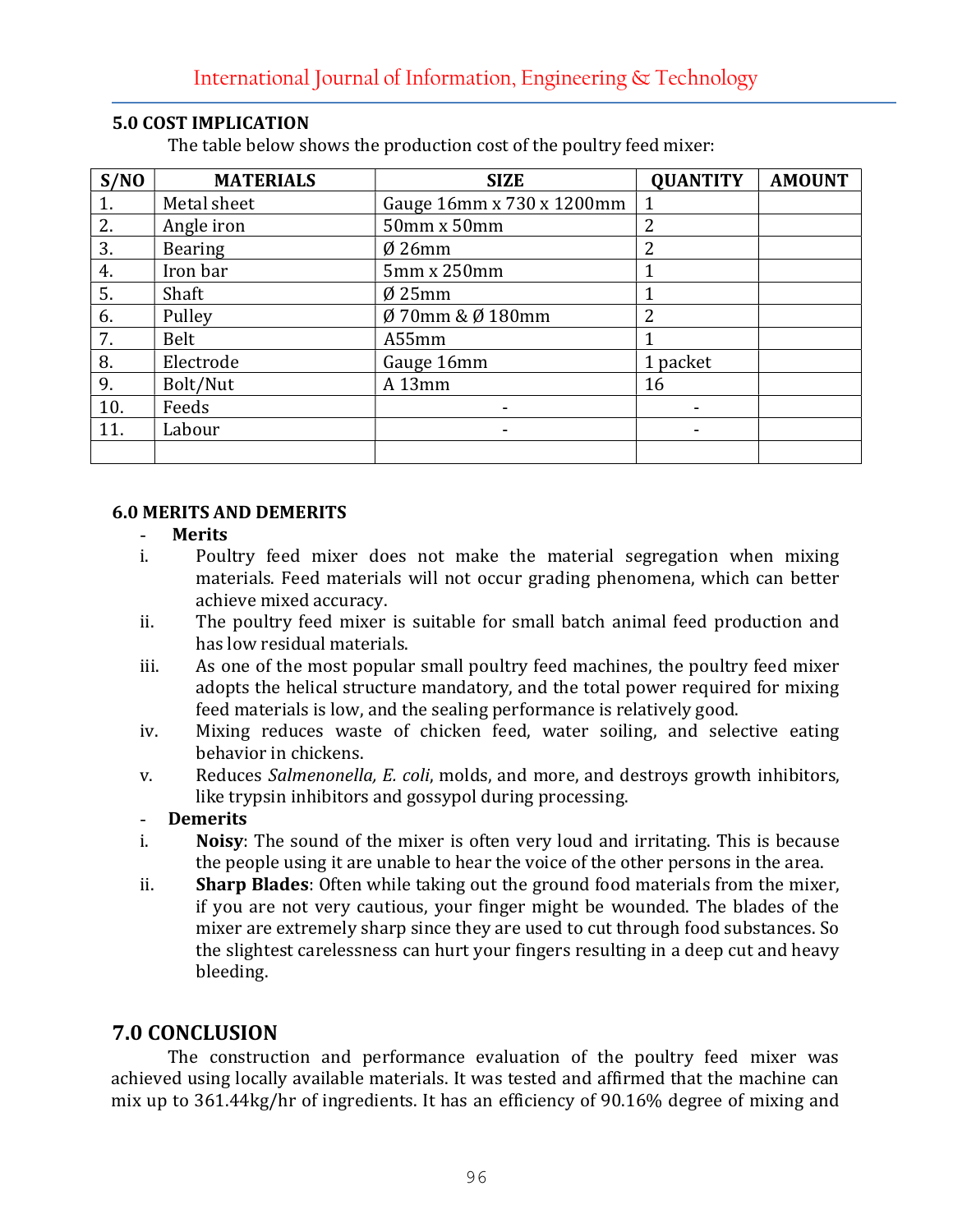requires less time for feeding, and it is not also difficult to operate. The cost of constructing the machine amounted to seventy thousand nairas only  $(\frac{1470,000}{100})$ , which is affordable by the small and medium scale farmers, although this machine has been designed with a high standard in mind, there is however the possibility of human error, therefore, any criticism regarding the enhancement of the outlook and general performance of the machine is accepted.

#### 8.0 SUMMARY

 The developed machine reduced the labour cost of mixing by 40% and the time involved by 60% for compounding 250kg of feed. Different types of feed formulation and the production cost were stated above to enable farmers to produce feed at a cheaper rate. Poultry feed mixers can be fabricated vertically or horizontally, but the horizontal type requires more power than the vertical type. The fabricated machine s batch process of mixing and continuous mixing type can be fabricated using the same principle. The efficiency of the machine will reduce if the calculated power is not used for its operation. It will also delay the rate of mixing and lead to poor quality of feed.

## 9.0 SUGGESTIONS/RECOMMENDATIONS

- $\Box$  The machine should be modified to increase its efficiency in terms of capacity.
- $\Box$  The machine is recommended for use by small and medium scale poultry farmers
- $\Box$  To avoid vibration, the machine should be installed
- $\Box$  A cover should be provided for the hopper to avoid spillage of ingredients.

## **REFERENCES**

Adgidzi, D.A, Muazu, S.T, Olorunsogo & E.L, Shiawoyo (2006): Design

Considerations of Mixer Pelleting Machine for Processing Animal Feeds. 7th Annual Engineering Conference, School of Engineering and Engineering Technology, FUT Minna. 28-30 June, 2006.

- Agridem Consultants (1995): "Assessment of Post-Harvest Losses in Food Crops in Nigeria". A Study Commissioned by the Federal Department of Agricultural Abuja, pp 9-37.
- Anon, P. (1980): Encyclopedia Britannica, Vol. 21 Millam Brenton, Chicago, IL, USA 1157-1172
- ASAE Standards (ASAE S380 Dec. 1975 R2006). Test Procedure to Measure Mixing Ability of Potable Farm Batch Mixers, pp. 261-262.
- Augusto A.A, M.G Cuca and J. A Pino (1973) Poultry Nutrition in Latin America with Special Reference to Scientific Poultry Rising. Proc. International Symposium on Animal Production in the Tropics. University of Ibadan, Nigeria. 26-29 March 1973. Pp 219-225.
- Brennan J.G.J Butters, N.D Cowell and A.E.V Lilley (1998): Food Engineering Operations, 3rd Edition Elsevier Applied Science, London. Pp91-107 and 287-89.
- Brewmen J.S. (1980): Encyclopedia of Food Engineering. Applied Science Publishers Limited, London, England.